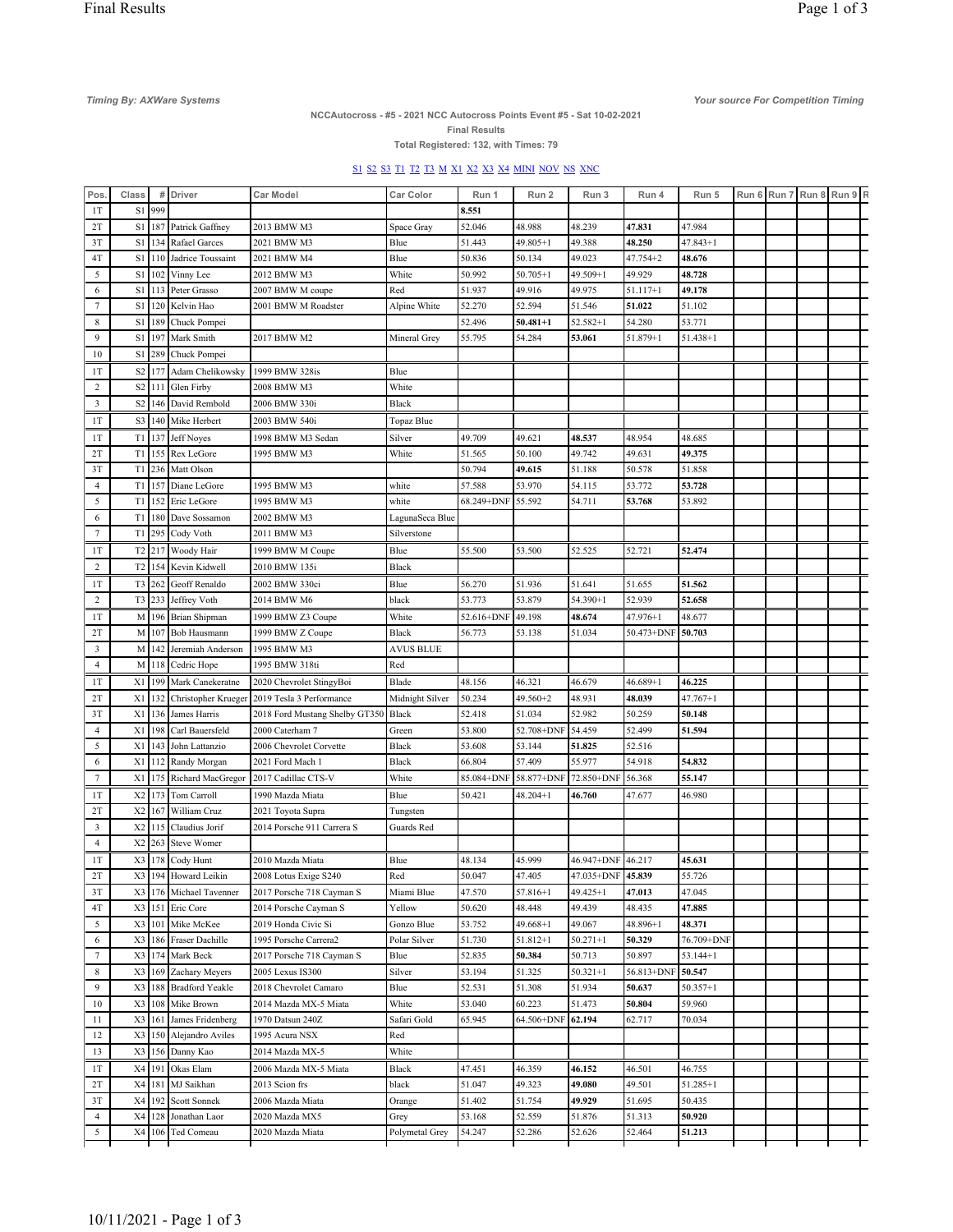| 6              |                           |     | X4 103 Carl Gonnermann         | 2020 Subaru WRX           | Grey             | 53.926       | 55.337       | 53.274       | 52.869     | 52.490       |        |  |  |
|----------------|---------------------------|-----|--------------------------------|---------------------------|------------------|--------------|--------------|--------------|------------|--------------|--------|--|--|
| $\tau$         | X4                        | 119 | <b>Graeme</b> Frost            | 1997 Honda Civic EX       | Green            | 57.614       | 56.484       | 55.176       | 58.195+DNF | 54.693       |        |  |  |
| 8              |                           |     | X4   184   Christopher Higgins | 2013 Toyota GT86          | Orange           |              |              |              |            |              |        |  |  |
| 9              | X4                        | 153 | Phillip Yates                  |                           | White            |              |              |              |            |              |        |  |  |
|                |                           |     |                                | 1967 Volkswagen Beetle    |                  |              |              |              |            |              |        |  |  |
| 1T             | MINIS2                    | 171 | Eli Gadd                       | 2017 Mini F55 JCW         | Grey             | 55.294       | 53.838       | 53.060       | 53.395+1   | 52.487       |        |  |  |
| 2              | MINIT2                    | 117 | Chris Rengert                  | 2004 Mini Cooper S        | Black            | 60.400       | 57.388       | 56.187+DNF   | 55.401     | 56.297       |        |  |  |
| 3              | MINIT2                    | 104 | Garrett Poole                  | 2019 Mini Cooper S (2Dr)  | Blue             |              |              |              |            |              |        |  |  |
| 1T             | NOVNS                     | 126 | Luis Alamoayala                | 2020 Toyota Carolla       |                  | 62.838       | 56.803       | 55.100       | 52.258     | 66.739       |        |  |  |
| 2T             | <b>NOVNS</b>              |     | <b>Steve Runnells</b>          |                           | Black            | 60.127       |              | 54.836       | 54.678     |              |        |  |  |
|                |                           | 123 |                                | 2017 BMW M240xi           |                  |              | 56.328       |              |            | 52.788       |        |  |  |
| 3T             | NOVNS                     | 145 | David Rembold III              | 2000 Mazda MX 5           | Mahogany Mica    | 54.494       | 54.622       | 55.678       | 54.157     | 56.132+DNF   |        |  |  |
| 4T             | NOVNT                     | 170 | Spencer Dollman                | 2003 Volkswagen GTI       | Grey             | 62.151       | 55.370       | 56.877       | 55.069     | 54.029       |        |  |  |
| 5              | <b>NOVNT</b>              | 105 | Raymond Junkins                | 1976 BMW 2002             | Red              | 59.284       | 56.456       | 54.832       | 54.724     | 54.828       |        |  |  |
| 6              | <b>NOVNS</b>              | 144 | Devin Pallo                    | 2012 Toyota Camry         | Black            | 63.379       | 55.194+3     | $56.075 + 1$ |            |              |        |  |  |
| $\tau$         | <b>NOVNS</b>              |     | 127 Miguel Garcia              | 2020 Toyota Carolla       |                  | 69.052       | 61.317       | 61.663       | 61.207     | 58.568       |        |  |  |
|                |                           |     |                                |                           |                  |              |              |              |            |              |        |  |  |
| 8              | <b>NOVNS</b>              | 125 | Kevin Morris                   | 2019 Ford Mustang Gt PP1  |                  | 70.131       | 65.591       | 64.935       | 61.073+DNF | 61.156       |        |  |  |
| 9              | <b>NOVNS</b>              | 147 | Michele White                  | 2015 BMW 228 xdrive       | Gray             | 75.035+DNF   | 66.260       | 63.568       | 62.968     | 61.635       |        |  |  |
| 10             | NOVNS                     | 168 | Luigi Crespo                   | 2012 Jaguar XJ            | Cashmere Gold    | 64.622+DNF   | 65.587       | 64.746       | 62.998     | 62.817       |        |  |  |
| 11             | NOVNT                     | 141 | Shanee Allen                   | 2019 Mini Cooper S        |                  |              |              |              |            |              |        |  |  |
| 12             | NOVNS                     | 179 | Michael Stewart                | 2005 BMW 330Ci            | Black            |              |              |              |            |              |        |  |  |
| 13             | NOVNS                     | 203 | John Womer                     | 2012 Honda Civic Coupe SI | White            |              |              |              |            |              |        |  |  |
|                |                           |     |                                |                           |                  |              |              |              |            |              |        |  |  |
| 1T             | NS                        | 114 | Jose Morales                   | 2002 Honda S2000          | Blue             | 65.793       | 60.987       | 58.640+1     | 57.737     | 56.007       | 56.349 |  |  |
| $\overline{c}$ | NS                        | 100 | Rajnil Satasia                 | 2006 Porsche 911          | Black            | 72.389       | 64.637       | 60.863       | 59.175     | 58.174       |        |  |  |
| 1T             | XNC                       | 250 | Alejandro Aviles               | 1995 Acura NSX            | Red              | 45.908       | 45.611       | 45.820       | 45.616     | $48.149 + 1$ |        |  |  |
| 2T             | XNC                       | 223 | Christopher Krueger            | 2019 Tesla 3 Performance  | Midnight Silver  | 47.925       | 47.113       | $47.346 + 1$ | 48.664     | 46.655       |        |  |  |
|                |                           |     |                                |                           |                  |              |              |              |            |              |        |  |  |
| 3T             | XNC                       | 296 | Brian Shipman                  | 1999 BMW Z3 Coupe         | White            | 48.118       | 47.465       | 47.248       | 47.768     | 47.533       |        |  |  |
| 4T             | XNC                       | 202 | Vinny Lee                      | 2012 BMW M3               | White            | $48.025 + 1$ | 47.877+2     | 48.299       | 47.606     | 48.386       |        |  |  |
| 5T             | XNC                       | 208 | Mike Brown                     | 2014 Mazda MX-5 Miata     | White            | $49.573 + 1$ | 50.488       | 48.786       | 47.945     | 49.586       |        |  |  |
| 6T             | XNC                       | 213 | Peter Grasso                   | 2007 BMW M coupe          | Red              | 48.795       | 48.461       | 48.053       | 49.245+1   |              |        |  |  |
| $\tau$         | XNC                       | 201 | Mike McKee                     | 2019 Honda Civic Si       | Gonzo Blue       | 48.430       | 48.162       |              |            |              |        |  |  |
| 8              | XNC                       | 237 | Jeff Noyes                     | 1998 BMW M3 Sedan         | Silver           | 48.872       | 48.617       |              |            |              |        |  |  |
|                |                           |     |                                |                           |                  |              |              |              |            |              |        |  |  |
| 9              | XNC                       | 226 | Luis Alamoayala                | 2020 Toyota Carolla       |                  | $54.381 + 1$ | 51.420       | 51.390       | 51.112     | 51.284       |        |  |  |
| 10             | XNC                       |     | 206 Ted Comeau                 | 2020 Mazda Miata          | Polymetal Grey   | 51.453       | $49.973 + 3$ |              |            |              |        |  |  |
| 11             | XNC                       | 27  | Eli Gadd                       | 2017 Mini F55 JCW         | Grey             | $52.703 + 1$ | 51.899       | 52.625       | 51.682     | 51.625       |        |  |  |
| 12             | <b>XNC</b>                | 280 | Dave Sossamon                  | 2002 BMW M3               | LagunaSeca Blue  | 53.976       | 53.323       | 52.434       | 53.005     | 53.124+DNF   |        |  |  |
| 13             | XNC                       | 254 | Kevin Kidwell                  | 2010 BMW 135i             | Black            | 59.060       | 54.152       | 53.180       | 52.756     | 52.780       |        |  |  |
|                |                           |     |                                |                           |                  |              |              |              |            |              |        |  |  |
| 14             | XNC                       | 205 | Raymond Junkins                | 1976 BMW 2002             | Red              | 54.779       | 54.193       | 53.568       | 53.261     | 53.518       |        |  |  |
| 15             | XNC                       | 219 | Graeme Frost                   | 1997 Honda Civic EX       | Green            | 56.385+DNF   | $59.161 + 2$ | 55.300       | 54.404     | 53.424       |        |  |  |
| 16             | XNC                       | 267 | Chris Rengert                  | 2004 Mini Cooper S        | Black            | 55.942       | 55.932       | 55.338       | 55.200     | 54.800       |        |  |  |
| 17             | XNC                       | 227 | Miguel Garcia                  | 2020 Toyota Carolla       |                  | 59.495       | 59.133       | 58.749       | 57.738     | 57.942       |        |  |  |
| 18             | <b>XNC</b>                | 24. | John Lattanzio                 | 2006 Chevrolet Corvette   | Black            | 59.205+DNF   | 60.802       | 58.491+DNF   | 57.498+DNF | $57.927 + 1$ |        |  |  |
| 19             | XNC                       | 261 | James Fridenberg               | 1970 Datsun 240Z          | Safari Gold      | 61.879       | 61.331       | 61.037       | 60.031     | 61.551       |        |  |  |
|                |                           |     |                                |                           |                  |              |              |              |            |              |        |  |  |
| 20             | XNC                       | 253 | Phillip Yates                  | 1967 Volkswagen Beetle    | White            | 71.749       | 72.093       |              |            |              |        |  |  |
| 21             | XNC                       | 251 | Eric Core                      | 2014 Porsche Cayman S     | Yellow           |              |              |              |            |              |        |  |  |
| 22             |                           |     | XNC 241 Shanee Allen           | 2019 Mini Cooper S        |                  |              |              |              |            |              |        |  |  |
| 23             | <b>XNC</b>                | 242 | Jeremiah Anderson              | 1995 BMW M3               | <b>AVUS BLUE</b> |              |              |              |            |              |        |  |  |
| 24             | XNC 298                   |     | Carl Bauersfeld                | 2000 Caterham 7           | Green            |              |              |              |            |              |        |  |  |
| 25             | <b>XNC</b>                |     | 274 Mark Beck                  | 2017 Porsche 718 Cayman S | Blue             |              |              |              |            |              |        |  |  |
|                |                           |     |                                |                           |                  |              |              |              |            |              |        |  |  |
| 26             | <b>XNC</b>                | 299 | Mark Canekeratne               | 2020 Chevrolet StingyBoi  | Blade            |              |              |              |            |              |        |  |  |
| 27             | <b>XNC</b>                | 273 | Tom Carroll                    | 1990 Mazda Miata          | Blue             |              |              |              |            |              |        |  |  |
| 28             | <b>XNC</b>                | 277 | Adam Chelikowsky               | 1999 BMW 328is            | Blue             |              |              |              |            |              |        |  |  |
| 29             | <b>XNC</b>                |     | 268 Luigi Crespo               | 2012 Jaguar XJ            | Cashmere Gold    |              |              |              |            |              |        |  |  |
| 30             | <b>XNC</b>                | 286 | Fraser Dachille                | 1995 Porsche Carrera2     | Polar Silver     |              |              |              |            |              |        |  |  |
| 31             | $\ensuremath{\text{XNC}}$ | 270 |                                |                           |                  |              |              |              |            |              |        |  |  |
|                |                           |     | Spencer Dollman                | 2003 Volkswagen GTI       | Grey             |              |              |              |            |              |        |  |  |
| 32             | <b>XNC</b>                | 211 | Glen Firby                     | 2008 BMW M3               | White            |              |              |              |            |              |        |  |  |
| 33             | <b>XNC</b>                | 287 | Patrick Gaffney                | 2013 BMW M3               | Space Gray       |              |              |              |            |              |        |  |  |
| 34             | <b>XNC</b>                |     | 240 Mike Herbert               | 2003 BMW 540i             | Topaz Blue       |              |              |              |            |              |        |  |  |
| 35             | <b>XNC</b>                |     | 218 Cedric Hope                | 1995 BMW 318ti            | Red              |              |              |              |            |              |        |  |  |
|                |                           |     |                                |                           | Blue             |              |              |              |            |              |        |  |  |
| 36             | <b>XNC</b>                |     | 278 Cody Hunt                  | 2010 Mazda Miata          |                  |              |              |              |            |              |        |  |  |
| 37             | <b>XNC</b>                |     | 256 Danny Kao                  | 2014 Mazda MX-5           | White            |              |              |              |            |              |        |  |  |
| 38             | <b>XNC</b>                | 294 | Howard Leikin                  | 2008 Lotus Exige S240     | Red              |              |              |              |            |              |        |  |  |
| 39             | <b>XNC</b>                | 275 | Richard MacGregor              | 2017 Cadillac CTS-V       | White            |              |              |              |            |              |        |  |  |
| 40             | XNC                       | 269 | Zachary Meyers                 | 2005 Lexus IS300          | Silver           |              |              |              |            |              |        |  |  |
| 41             | <b>XNC</b>                | 225 | Kevin Morris                   | 2019 Ford Mustang Gt PP1  |                  |              |              |              |            |              |        |  |  |
|                |                           |     |                                |                           |                  |              |              |              |            |              |        |  |  |
| 42             | XNC                       | 244 | Devin Pallo                    | 2012 Toyota Camry         | Black            |              |              |              |            |              |        |  |  |
| 43             | XNC                       | 204 | Garrett Poole                  | 2019 Mini Cooper S (2Dr)  | Blue             |              |              |              |            |              |        |  |  |
|                |                           |     |                                |                           |                  |              |              |              |            |              |        |  |  |